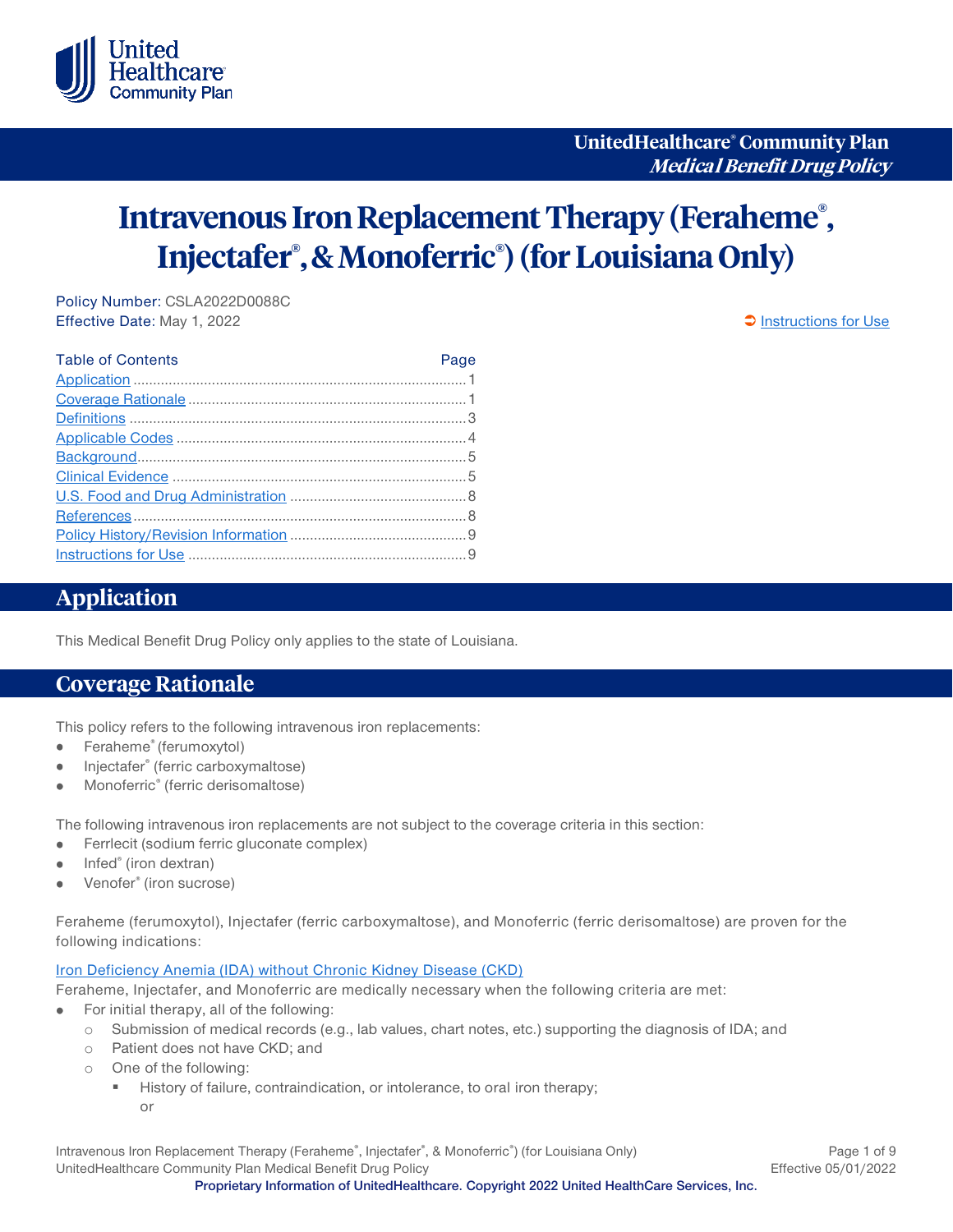- One of the following:
	- Patient has severe iron deficiency in late stage pregnancy
	- Patient has impaired absorption due to prior gastric surgery or inflammatory bowel disease
	- Blood loss exceed the ability to replete iron orally;

and

- o One of the following:
	- Both of the following:
		- Submission of laboratory values demonstrating treatment failure after at least 3 weeks of therapy, to at least two of the following intravenous iron therapies each (Note: Laboratory values should be obtained within 1 to 3 weeks following the last dose of intravenous iron in a treatment course):
			- Infed<sup>®</sup> (iron dextran)
			- Ferrlecit (sodium ferric gluconate complex)
			- Venofer<sup>®</sup> (iron sucrose);
				- and
		- Physician attests that in their clinical opinion, the clinical response would be expected to be superior with Feraheme, Injectafer, or Monoferric than experienced with the other products;

or

- Both of the following:
	- History of intolerance, contraindication, or severe adverse event, to all of the following intravenous iron therapies not previously tried and experienced treatment failure:
		- Infed<sup>®</sup> (iron dextran)
		- Ferrlecit (sodium ferric gluconate complex)
		- Venofer<sup>®</sup> (iron sucrose);

and

Physician attests that in their clinical opinion, the same intolerance, contraindication, or severe adverse event would not be expected to occur with Feraheme, Injectafer, or Monoferric than experienced with the other products;

and

- o One of the following:
	- Feraheme dose does not exceed 510 mg elemental iron per dose and 2.04g elemental iron per course
	- Injectafer dose does not exceed 750 mg elemental iron per dose and 1500mg elemental iron per course
	- Monoferric dose does not exceed 1000 mg elemental iron per dose/course;

and

- o Initial authorization will be for no longer than 3 months.
- For continuation of therapy, all of the following:
	- o Coverage has previously been provided by UnitedHealthcare for Feraheme, Injectafer, or Monoferric for the treatment of IDA; and
	- o Submission of recent laboratory results (within the past 4 weeks) since the last Feraheme, Injectafer, or Monoferric administration to demonstrate need for additional therapy; and
	- o Patient does not have CKD; and
	- o One of the following:
		- Feraheme dose does not exceed 510 mg elemental iron per dose and 2.04g elemental iron per course
		- Injectafer dose does not exceed 750 mg elemental iron per dose and 1500mg elemental iron per course

 Monoferric dose does not exceed 1000 mg elemental iron per dose/course; and

o Continuation authorization will be for no longer than 3 months.

[Iron Deficiency Anemia \(IDA\) associated with Chronic Kidney Disease \(CKD\), without end stage renal disease \(ESRD\)](#page-3-1) Feraheme, Injectafer, and Monoferric are medically necessary when the following criteria are met:

- For initial therapy, all of the following:  $\bullet$ 
	- o Diagnosis of IDA and CKD; and
	- o Submission of medical records (e.g., lab values, chart notes, etc.) supporting the diagnosis of IDA; and
	- o Patient does not have ESRD; and
	- o One of the following:
		- Patient's CKD requires hemodialysis or peritoneal dialysis treatment; or

Intravenous Iron Replacement Therapy (Feraheme®, Injectafer®, & Monoferric®) (for Louisiana Only) Page 2 of 9 UnitedHealthcare Community Plan Medical Benefit Drug Policy **Effective 05/01/2022** Effective 05/01/2022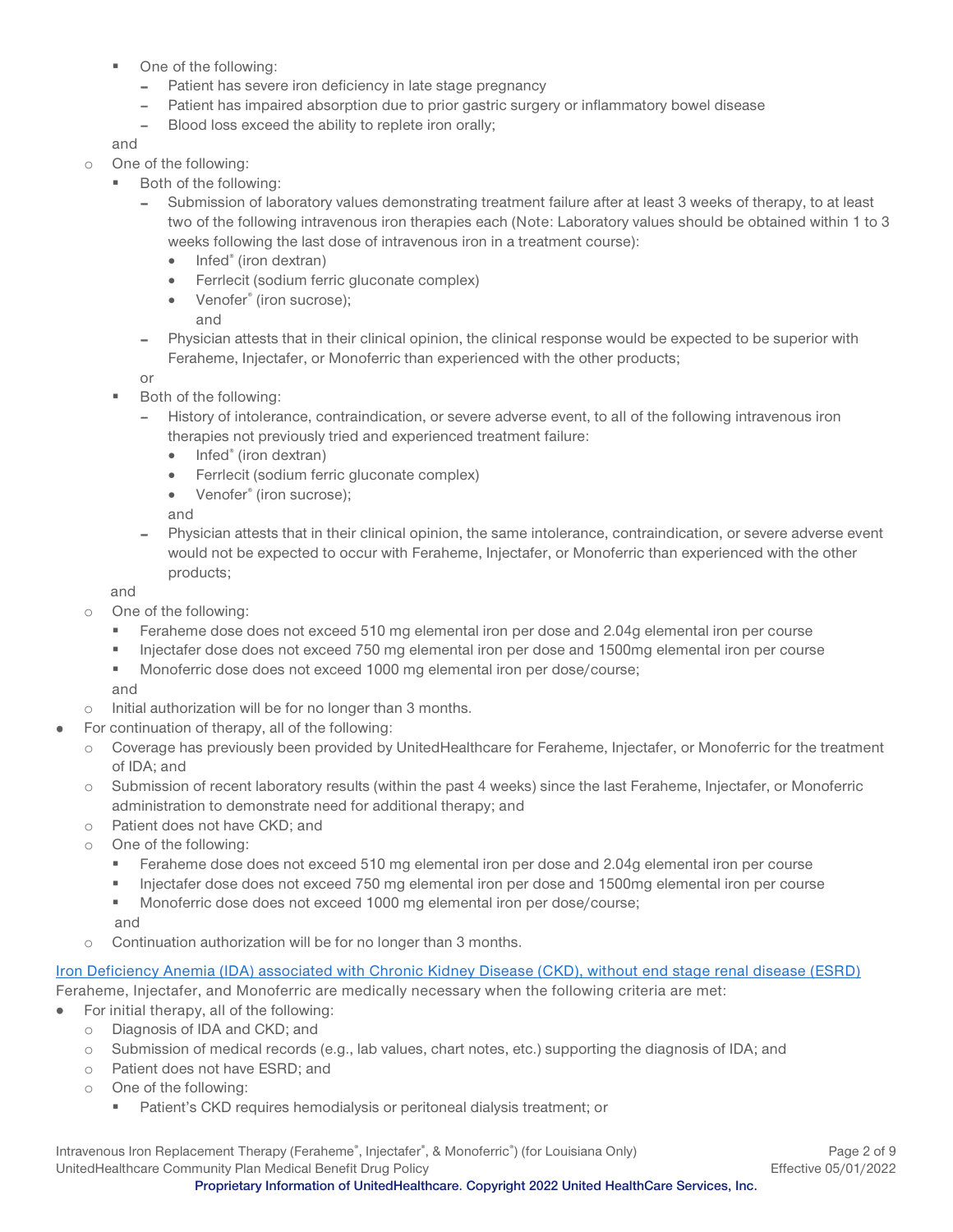- Both of the following:
	- Patient's CKD does not require hemodialysis or peritoneal dialysis treatment; and
	- History of failure, contraindication, or intolerance, to oral iron therapy;

and

- o One of the following:
	- Both of the following:
		- Submission of laboratory values demonstrating treatment failure after at least 3 weeks of therapy, to at least  $\overline{a}$ two of the following intravenous iron therapies each (Note: Laboratory values should be obtained within 1 to 3 weeks following the last dose of intravenous iron in a treatment course):
			- Infed<sup>®</sup> (iron dextran)
			- Ferrlecit (sodium ferric gluconate complex)
			- Venofer<sup>®</sup> (iron sucrose);

and

Physician attests that in their clinical opinion, the clinical response would be expected to be superior with Feraheme, Injectafer, or Monoferric than experienced with the other products;

or

- Both of the following:
	- History of intolerance, contraindication, or severe adverse event, to all of the following intravenous iron therapies not previously tried and experienced treatment failure:
		- Infed<sup>®</sup> (iron dextran)
		- Ferrlecit (sodium ferric gluconate complex)
		- Venofer<sup>®</sup> (iron sucrose);

and

Physician attests that in their clinical opinion, the same intolerance, contraindication, or severe adverse event would not be expected to occur with Feraheme, Injectafer, or Monoferric than experienced with the other products;

and

- o One of the following:
	- Feraheme dose does not exceed 510 mg elemental iron per dose and 2.04g elemental iron per course
	- Injectafer dose does not exceed 750 mg elemental iron per dose and 1500mg elemental iron per course
	- **Monoferric dose does not exceed 1000 mg elemental iron per dose/course;** and
- o Initial authorization will be for no longer than 3 months.
- For continuation of therapy, all of the following:
- o Coverage has previously been provided by UnitedHealthcare for Feraheme, Injectafer, or Monoferric for the treatment of IDA with CKD; and
- o Patient does not have ESRD; and
- o Submission of recent laboratory results (within the past 4 weeks) since the last Feraheme, Injectafer, or Monoferric administration to demonstrate need for additional therapy; and
- o One of the following:
	- Feraheme dose does not exceed 510 mg elemental iron per dose and 2.04g elemental iron per course
	- Injectafer dose does not exceed 750 mg elemental iron per dose and 1500mg elemental iron per course

■ Monoferric dose does not exceed 1000 mg elemental iron per dose/course; and

o Continuation authorization will be for no longer than 3 months.

# <span id="page-2-0"></span>**Definitions**

For the purposes of this policy, iron deficiency anemia is defined as:

#### <span id="page-2-1"></span>Iron Deficiency Anemia (IDA) with Chronic Kidney Disease (CKD) or Acute or Chronic Inflammatory Conditions:

• Adults and pediatric patients > 12 years: Serum ferritin < 100 ng/mL or TSAT < 20%. If serum ferritin is 100-300 ng/mL, TSAT < 20% is required to confirm iron deficiency.3,4,7,11,18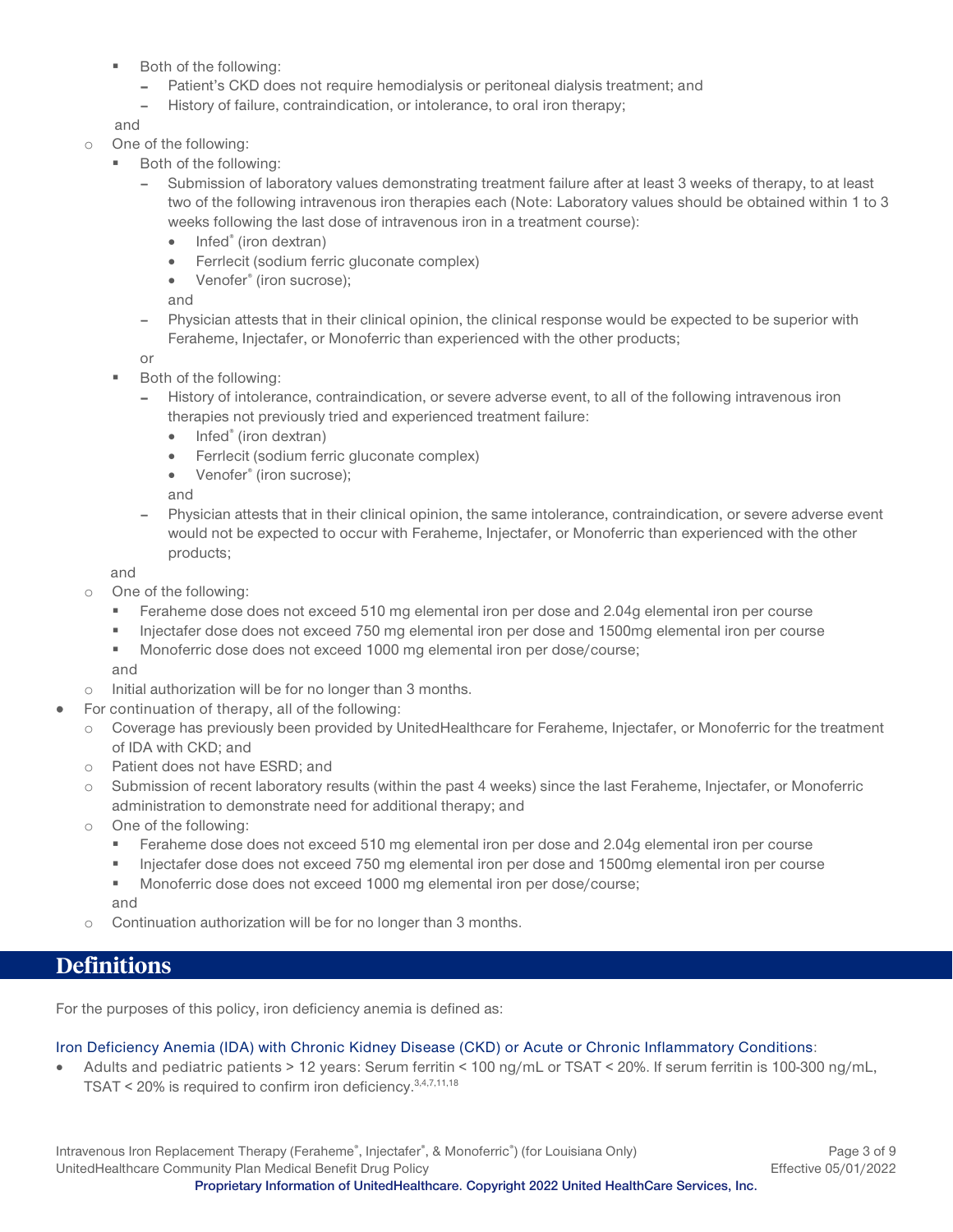- Pediatric patients ≤ 12 years: Hemoglobin concentration 2 standard deviations (SD) below the mean for age and gender (Table 1) and one of the following:  $6, 20$ 
	- o Serum ferritin ≤ 10 ug/L and C-reactive protein (CRP) within normal limits
	- o Reticulocyte hemoglobin content (CHr) < 26 pg<sup>21, 22</sup>

| Age                   | Mean Hgb (g/dL) | $-2$ SD (g/dL) |
|-----------------------|-----------------|----------------|
| Birth (term infant)   | 16.5            | 13.5           |
| 1 month               | 13.9            | 10.7           |
| 2 months              | 11.2            | 9.4            |
| 3-6 months            | 11.5            | 9.5            |
| > 6 months to 2 years | 12 <sup>°</sup> | 10.5           |
| $> 2$ to 6 years      | 12.5            | 11.5           |
| $> 6$ to 12 years     | 13.5            | 11.5           |

#### Table 1. Age-Based Hemoglobin Levels in Children and Adolescents

<span id="page-3-1"></span>Iron Deficiency Anemia (IDA) without Chronic Kidney Disease (CKD) or Acute or Chronic Inflammatory Conditions: Serum ferritin < 30 ng/mL or transferrin saturation (TSAT) < 20% or an absence of stainable iron in bone marrow. 3,4,7,11,18

# <span id="page-3-0"></span>**Applicable Codes**

The following list(s) of procedure and/or diagnosis codes is provided for reference purposes only and may not be all inclusive. Listing of a code in this policy does not imply that the service described by the code is a covered or non-covered health service. Benefit coverage for health services is determined by federal, state, or contractual requirements and applicable laws that may require coverage for a specific service. The inclusion of a code does not imply any right to reimbursement or guarantee claim payment. Other Policies and Guidelines may apply.

| <b>HCPCS Code</b> | <b>Description</b>                                                                   |
|-------------------|--------------------------------------------------------------------------------------|
| J1437             | Injection, ferric derisomaltose, 10 mg                                               |
| J1439             | Injection, ferric carboxymaltose, 1 mg                                               |
| Q0138             | Injection, ferumoxytol, for treatment of iron deficiency anemia, 1 mg (non-ESRD use) |

| Diagnosis Code     | <b>Description</b>                                                                                                                |
|--------------------|-----------------------------------------------------------------------------------------------------------------------------------|
| D <sub>50.0</sub>  | Iron deficiency anemia secondary to blood loss (chronic)                                                                          |
| D <sub>50.1</sub>  | Sideropenic dysphagia                                                                                                             |
| D <sub>50.8</sub>  | Other iron deficiency anemias                                                                                                     |
| D <sub>50.9</sub>  | Iron deficiency anemia, unspecified                                                                                               |
| D63.1              | Anemia in chronic kidney disease                                                                                                  |
| N <sub>18.1</sub>  | Chronic kidney disease, stage 1                                                                                                   |
| N <sub>18.2</sub>  | Chronic kidney disease, stage 2 (mild)                                                                                            |
| N <sub>18.30</sub> | Chronic kidney disease, stage 3 unspecified                                                                                       |
| N <sub>18.31</sub> | Chronic kidney disease, stage 3a                                                                                                  |
| N <sub>18.32</sub> | Chronic kidney disease, stage 3b                                                                                                  |
| N <sub>18.4</sub>  | Chronic kidney disease, stage 4 (severe)                                                                                          |
| N <sub>18.5</sub>  | Chronic kidney disease, stage 5                                                                                                   |
| 112.9              | Hypertensive chronic kidney disease with stage 1 through stage 4 chronic kidney disease, or<br>unspecified chronic kidney disease |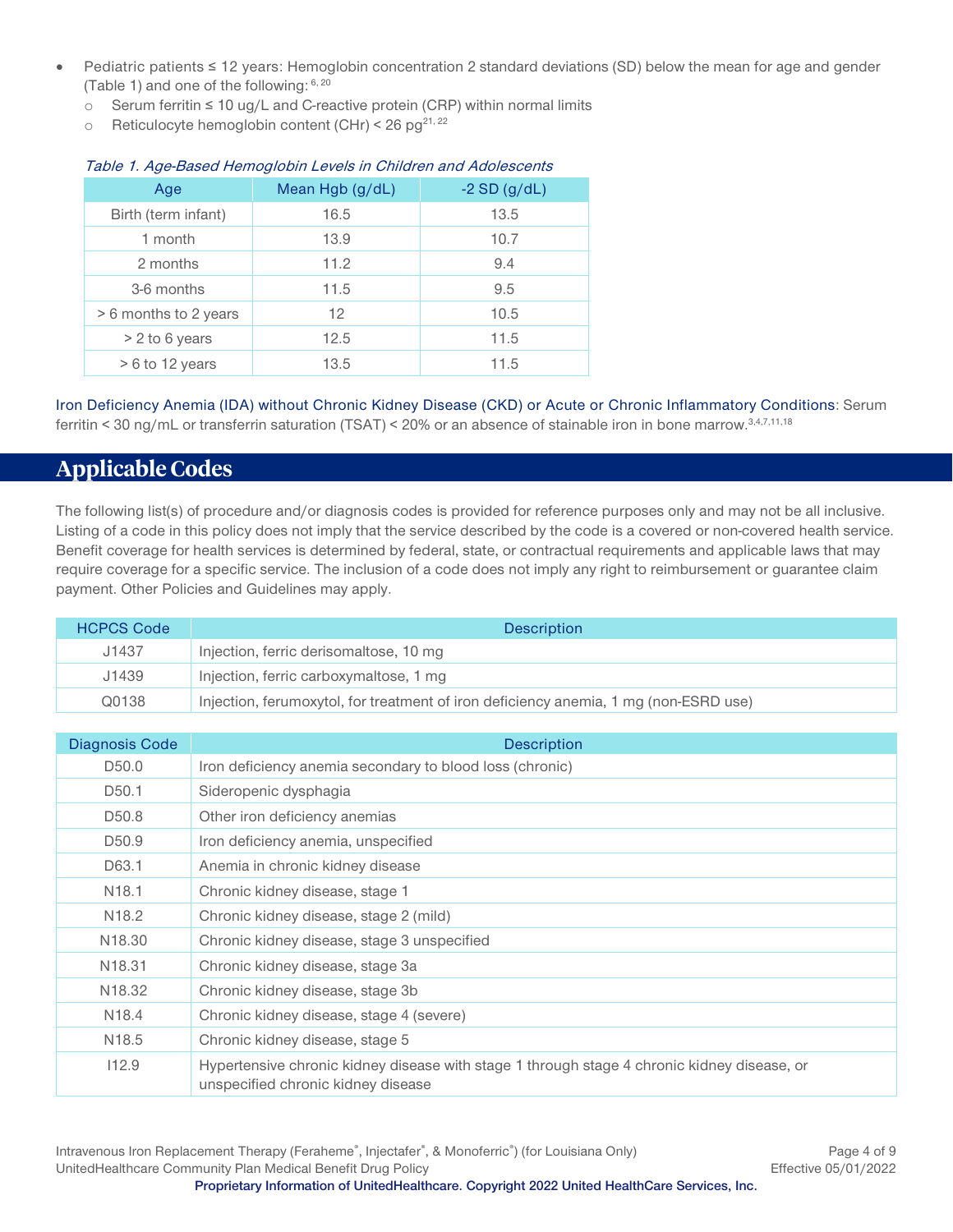| Diagnosis Code | <b>Description</b>                                                                                                                                                 |
|----------------|--------------------------------------------------------------------------------------------------------------------------------------------------------------------|
| 113.0          | Hypertensive heart and chronic kidney disease with heart failure and stage 1 through stage 4 chronic<br>kidney disease, or unspecified chronic kidney disease      |
| 113.10         | Hypertensive heart and chronic kidney disease without heart failure, with stage 1 through stage 4<br>chronic kidney disease, or unspecified chronic kidney disease |

# <span id="page-4-0"></span>**Background**

The major causes of iron deficiency are decreased dietary intake, reduced iron absorption, and blood loss. In countries with abundant resources, such as the United States, the most common cause of iron deficiency is blood loss, either overt or occult bleeding. Iron replacement, either taken orally or parenterally, provides supplemental iron and thereby increasing iron and ferritin levels, increasing iron stores, and decreasing total iron binding capacity. Iron supplementation can usually result in higher hemoglobin and hematocrit values, and often can decrease the need for epoetin in patients with anemia and chronic kidney disease.

# <span id="page-4-1"></span>**Clinical Evidence**

#### **Iron Deficiency Anemia**

Ferric carboxymaltose and ferumoxytol are indicated for the treatment of iron deficiency anemia in adult patients who have intolerance to oral iron or have had unsatisfactory response to oral iron or who have chronic kidney disease (CKD).<sup>1,2</sup>

#### **Technology Assessments**

De Franceshi et al, published a systematic review on the advances in diagnosis and treatment in the clinical management of iron deficiency anemia in adults. The authors performed their systematic review using specific search strategy, carried out the review of PubMed database, Cochrane Database of systemic reviews and international guidelines on diagnosis and clinical management of ID from 2010 to 2016. International guidelines were limited to those with peer-review process and published in journal present in citation index database. The eligible studies show that serum ferritin and transferrin saturation are the key tests in early decision-making process to identify iron deficiency anemia (IDA). Of the over 7,000 titles screened, 195 articles were manually reviewed and 58 were selected as relevant to the analysis. For the treatment of IDA, the analysis observed the following outcomes:

- The choice on iron supplementation is based on Hgb levels, the tolerance to oral iron supplementation and the presence of concomitant disease, which might affect iron absorption.
- Intravenous iron administration is definitively more effective in correction of ID since it by-passes the iron absorption step. It offers advantages over oral iron such as:
	- o Rapid repletion of iron stores
	- $\circ$  Single dose sufficient for most of the new IV formulation with a reduction in hospital visits
- Follow-up schedule of iron-supplementation therapy is based on the evaluation of Hgb levels at 4weeks of treatment. Day 14 Hgb levels have been proposed in decision-making process to move patient from oral to IV administration in case of failure.
- In CKD, iron oral supplementation is recommended in patients with IDA not receiving ESAs and not on hemodialysis (HD).
- IV iron should be proposed to patients on ESAs treatment and/or on HD, based on the evidence that oral iron does not sufficiently support ESAs stimulated erythropoiesis.
- Iron supplementation should be always considered as part of clinical management of CHF patients.
- In iron restricted iron deficiency anemia (IRIDA) patients, oral iron administration usually does not solve the problem, whereas IV iron temporally ameliorates this condition. Ferritin levels could be reduced or normal after iron treatment.

Peyrin-Biroulet and colleagues performed a systematic review of guidelines on the diagnosis and treatment of iron deficiency across several indications. In this review 127 guidelines were identified in a search of PubMed, Cochrane, and EMBASE and in main professional society websites. Overall, 29 guidelines were selected that involved multiple professional societies internationally. A total of 22 and 27 guidelines provided recommendations on diagnosis and treatment of iron deficiency (ID), respectively. To define ID, all guidelines recommended a concentration for serum ferritin. One-half of them (10 of 22) proposed transferrin saturation (TSAT) as an alternative or complementary diagnostic test. To treat ID, most of the guidelines (18 of 27) recommended preferentially the oral route if possible, particularly in children and in women in the pre- or post-pregnancy

Intravenous Iron Replacement Therapy (Feraheme®, Injectafer®, & Monoferric®) (for Louisiana Only) Page 5 of 9 UnitedHealthcare Community Plan Medical Benefit Drug Policy **Effective 05/01/2022** Effective 05/01/2022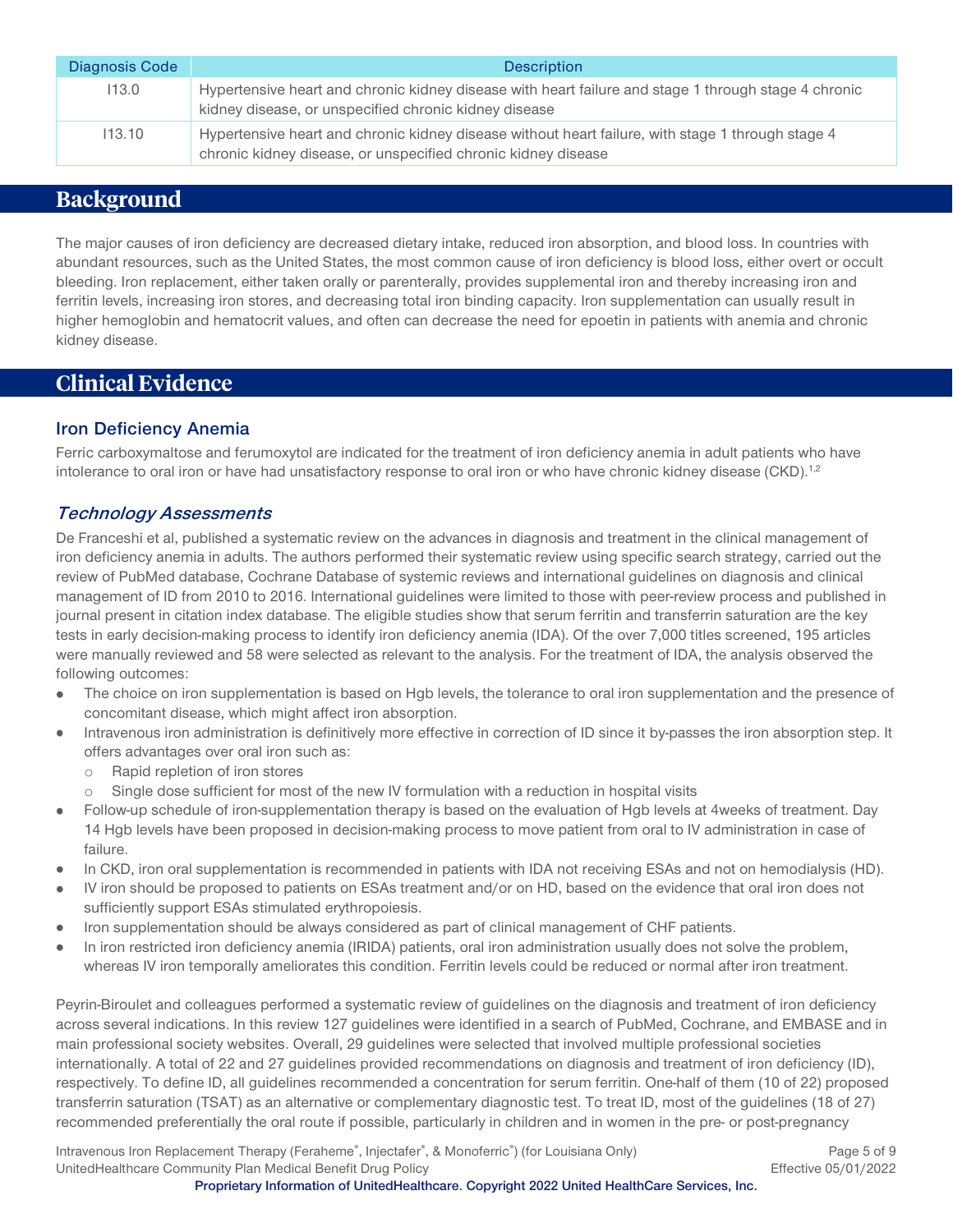period. Iron supplementation should be administered intravenously according to 13 of 27 guidelines, particularly in patients with chronic kidney disease (CKD) ( $n = 7$ ) and chemotherapy-induced anemia ( $n = 5$ ). Treatment targets for ID included an increase in hemoglobin concentrations to 10–12 g/dL or normalization (n = 8) and serum ferritin > 100  $\mu$ g/L (n = 7) or 200  $\mu$ g/L  $(n = 4)$ . For the latter, in some situations, such as CKD, ferritin concentrations should not exceed 500  $\mu q/L$  (n = 5) or 800  $\mu q/L$  (n = 5). Only 9 guidelines recommended TSAT as a target, proposing various thresholds ranging from 20% to 50%. The authors conclude that for the diagnosis of ID, a cutoff of 100 µg/L for serum ferritin concentration should be considered in most conditions and 20% for TSAT, except in particular situations, including young healthy women with heavy menstrual flow. New indications of intravenous iron supplementation are emerging.

### **Professional Societies**

In 2018, the European Society for Medical Oncology (ESMO) published their clinical practice guidelines for the management of anemia and iron deficiency in patients with cancer. In regard to the diagnosis and treatment of iron deficiency anemia, the guidelines state:

- Patients receiving ongoing chemotherapy who present with anemia (Hgb ≤ 11 g/dL or Hgb decrease ≥ 2 g/dL from a  $\bullet$ baseline level ≤ 12 g/dL) and absolute iron deficiency (ID) (serum ferritin < 100 ng/mL) should receive iron treatment with an intravenous (IV) iron preparation to correct ID. If erythropoiesis-stimulating agent (ESA) treatment is considered, iron treatment should be given before the initiation of and/or during ESA therapy in the case of functional ID (TSAT < 20% and serum ferritin > 100 ng/mL).
- IV iron without additional anemia therapy may be considered in individual patients with functional ID (TSAT < 20% and  $\bullet$ serum ferritin > 100 ng/mL).
- Iron treatment should be limited to patients on chemotherapy. In patients receiving cardiotoxic chemotherapy, IV iron should either be given before or after (not on the same day) administration of chemotherapy or at the end of a treatment cycle.
- Patients with confirmed functional ID should receive a dose of 1000 mg iron given as single dose or multiple doses according to the label of available IV iron formulations. Patients with confirmed absolute ID should receive IV iron doses according to the approved labels of available products until correction of ID.

In 2015, the European Crohn's and Colitis Organization published European consensus guidelines for the diagnosis, treatment, and prevention of iron deficiency and iron deficiency anemia, as well as for non-iron deficiency anemia and associated conditions. In regard to iron deficiency anemia, the guidelines recommend:

- Diagnostic criteria for iron deficiency depend on the level of inflammation. In patients without clinical, endoscopic, or  $\bullet$ biochemical evidence of active disease, serum ferritin < 30 µg/L is an appropriate criterion. In the presence of inflammation, a serum ferritin up to 100 µg/L may still be consistent with iron deficiency
- In the presence of biochemical or clinical evidence of inflammation, the diagnostic criteria for anemia of chronic disease  $\bullet$ (ACD) are a serum ferritin > 100 µg/L and TfS < 20%. If the serum ferritin level is between 30 and 100 µg/L, a combination of true iron deficiency and ACD is likely.
- Iron supplementation is recommended in all inflammatory bowel disease (IBD) patients when iron deficiency anemia (IDA)  $\bullet$ is present.
- The goal of iron supplementation is to normalize hemoglobin levels and iron stores.  $\bullet$
- Intravenous iron should be considered as first line treatment in patients with clinically active IBD, with previous intolerance to oral iron, with hemoglobin below 10g/dL, and in patients who need erythropoiesis-stimulating agents (ESAs).
- Oral iron is effective in patients with IBD and may be used in patients with mild anemia, whose disease is clinically inactive,  $\bullet$ and who have not been previously intolerant to oral iron.
- No more than 100mg elemental iron per day is recommended in patients with IBD.
- Patients with IBD should be monitored for recurrent iron deficiency every 3 months for at least a year after correction, and between 6 and 12 months thereafter.
- After successful treatment of iron deficiency anemia with intravenous iron, re-treatment with intravenous iron should be  $\bullet$ initiated as soon as serum ferritin drops below 100  $\mu$ g/L or hemoglobin below 12 or 13g/dL (according to gender).

In 2012, the Kidney Disease Improving Global Outcomes (KDIGO) clinical practice guideline for anemia in CKD was published. In regard to diagnosis and treatment, the guideline recommends:

- Diagnosis of anemia:
	- o Diagnose anemia in adults and children > 15 years with CKD when the Hb concentration is < 13.0 g/dl (< 130 g/l) in males and < 12.0 g/dl (< 120 g/l) in females. (Not graded)

Intravenous Iron Replacement Therapy (Feraheme®, Injectafer®, & Monoferric®) (for Louisiana Only) Page 6 of 9 UnitedHealthcare Community Plan Medical Benefit Drug Policy **Effective 05/01/2022** Effective 05/01/2022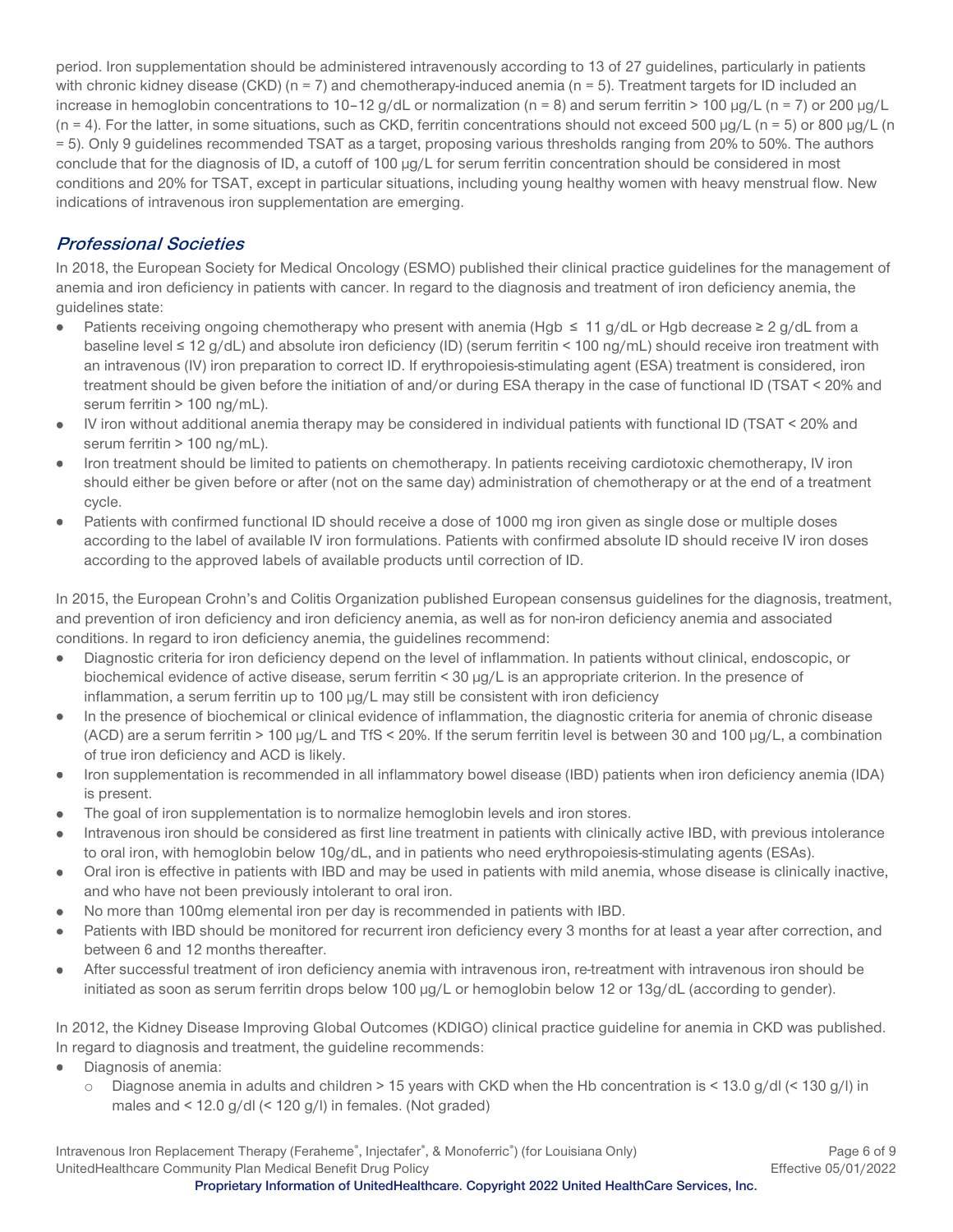- o Diagnose anemia in children with CKD if Hb concentration is < 11.0 g/dl (< 110 g/l) in children 0.5–5 years, < 11.5 g/dl (115 g/l) in children 5–12 years, and < 12.0 g/dl (120 g/l) in children 12–15 years. (Not Graded)
- Investigation of anemia:
	- o In patients with CKD and anemia (regardless of age and CKD stage), include the following tests in initial evaluation of the anemia (not graded):
		- Complete blood count (CBC), which should include Hb concentration, red cell indices, white blood cell count and differential, and platelet count
		- Absolute reticulocyte count
		- Serum ferritin level
		- Serum transferrin saturation (TSAT)
		- Serum vitamin B12 and folate levels
- Treatment with iron agents:
	- o When prescribing iron therapy, balance the potential benefits of avoiding or minimizing blood transfusions, ESA therapy, and anemia-related symptoms against the risks of harm in individual patients (e.g., anaphylactoid and other acute reactions, unknown long-term risks). (Not graded)
	- o For adult CKD patients with anemia not on iron or ESA therapy we suggest a trial of IV iron (or in CKD ND patients alternatively a 1–3 month trial of oral iron therapy) if (2C):
		- an increase in Hb concentration without starting ESA treatment is desired; and
		- TSAT is  $\leq$  30% and ferritin is  $\leq$  500 ng/ml ( $\leq$  500 mg/l)
	- o For adult CKD patients on ESA therapy who are not receiving iron supplementation, we suggest a trial of IV iron (or in CKD ND patients alternatively a 1–3 month trial of oral iron therapy) if (2C):
		- an increase in Hb concentration or a decrease in ESA dose is desired; and
		- TSAT is  $\leq$  30% and ferritin is  $\leq$  500 ng/ml ( $\leq$  500 mg/l)
	- o For CKD ND patients who require iron supplementation, select the route of iron administration based on the severity of iron deficiency, availability of venous access, response to prior oral iron therapy, side effects with prior oral or IV iron therapy, patient compliance, and cost. (Not graded)
	- o Guide subsequent iron administration in CKD patients based on Hb responses to recent iron therapy, as well as ongoing blood losses, iron status tests (TSAT and ferritin), Hb concentration, ESA responsiveness and ESA dose in ESA treated patients, trends in each parameter, and the patient's clinical status. (Not graded)
	- o For all pediatric CKD patients with anemia not on iron or ESA therapy, we recommend oral iron (or IV iron in CKD HD patients) administration when TSAT is  $\leq$  20% and ferritin is  $\leq$  100 ng/ml ( $\leq$  100 lg/l). (1D)
	- o For all pediatric CKD patients on ESA therapy who are not receiving iron supplementation, we recommend oral iron (or IV iron in CKD HD patients) administration to maintain TSAT > 20% and ferritin > 100 ng/ml (> 100 lg/l). (1D)
- Iron status evaluation:
	- o Evaluate iron status (TSAT and ferritin) at least every 3 months during ESA therapy, including the decision to start or continue iron therapy. (Not graded)
	- o Test iron status (TSAT and ferritin) more frequently when initiating or increasing ESA dose, when there is blood loss, when monitoring response after a course of IV iron, and in other circumstances where iron stores may become depleted. (Not graded)
- Cautions regarding iron therapy:
	- o When the initial dose of IV iron dextran is administered, we recommend (1B) and when the initial dose of IV nondextran iron is administered, we suggest (2C) that patients be monitored for 60 minutes after the infusion, and that resuscitative facilities (including medications) and personnel trained to evaluate and treat serious adverse reactions be available.

In 2013, the American Academy of Pediatrics (AAP) published a clinical report for the diagnosis and prevention of Iron deficiency and Iron-Deficiency Anemia in Infants and Young Children (0-3 years of age). In regards to diagnosis, the AAP defines anemia as a hemoglobin (Hgb) concentration 2 standard deviations below the mean Hgb for a normal population of the same gender and age range, as defined by the World Health Organization, the United Nations Children's Fund, and the United Nations University. Additional screening tests for iron deficiency or iron deficiency anemia should include measurements of serum ferritin and CRP levels, or reticulocyte Hgb concentration (CHr).

In 2011, the British Society of Gastroenterology published their guidelines for the management of iron deficiency anemia. In regard to treatment, the guideline recommends:

- All patients should have iron supplementation both to correct anemia and replenish body stores (B).  $\bullet$
- Parenteral iron can be used when oral preparations are not tolerated (C).

Intravenous Iron Replacement Therapy (Feraheme®, Injectafer®, & Monoferric®) (for Louisiana Only) Page 7 of 9 UnitedHealthcare Community Plan Medical Benefit Drug Policy **Effective 05/01/2022** Effective 05/01/2022 **Proprietary Information of UnitedHealthcare. Copyright 2022 United HealthCare Services, Inc.**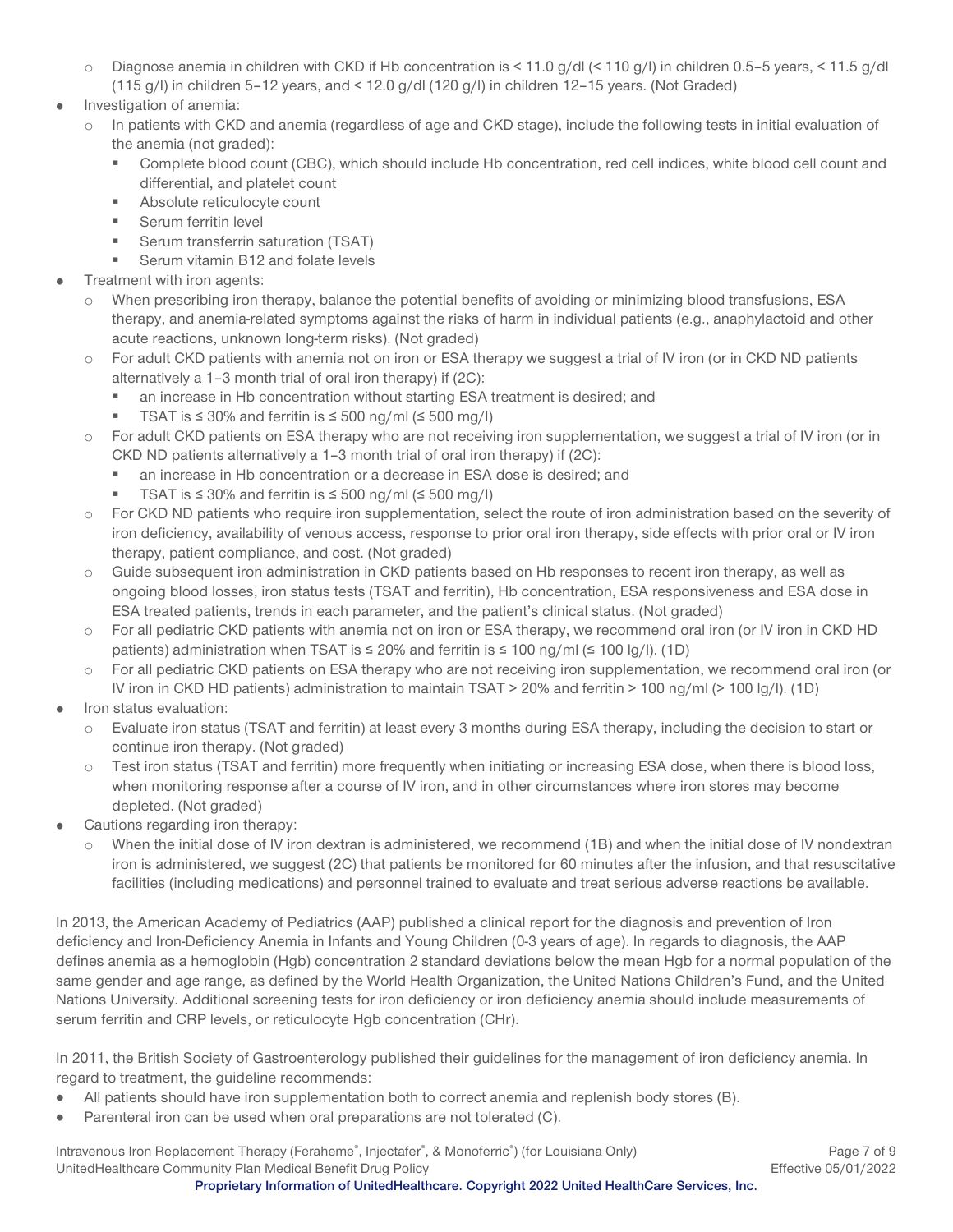Blood transfusions should be reserved for patients with or at risk of cardiovascular instability due to the degree of their anemia (C).

# <span id="page-7-0"></span>**U.S. Food and Drug Administration (FDA)**

This section is to be used for informational purposes only. FDA approval alone is not a basis for coverage.

Feraheme (ferumoxytol) is an iron replacement product indicated for the treatment of iron deficiency anemia (IDA) in adult patients who have intolerance to oral iron or have had unsatisfactory response to oral iron or who have chronic kidney disease (CKD).

Injectafer (ferric carboxymaltose) is an iron replacement product indicated for the treatment of IDA in adult patients who have intolerance to oral iron or have had unsatisfactory response to oral iron or who have non-dialysis dependent CKD.

Monoferric (ferric derisomaltose) is an iron replacement product indicated for the treatment of iron deficiency anemia in adult patients who have intolerance to oral iron or have had unsatisfactory response to oral iron or who have non-hemodialysis dependent chronic kidney disease.

### <span id="page-7-1"></span>**References**

- 1. Feraheme [prescribing information]. AMAG Waltham, MA: Pharmaceuticals, Inc.; September 2020.
- 2. Injectafer [prescribing information]. Shirley, NY: American Regent, Inc.; April 2021.
- 3. KDIGO 2012 clinical practice guideline for evaluation and management of chronic kidney disease. Kidney International Supplements. January 2013; 3(1): 1-136.
- 4. KDIGO 2012 clinical practice guideline for anemia in chronic kidney disease. Kidney International Supplements. August 2012; 2(4): 279-331.
- 5. Camaschella C. Iron-Deficiency Anemia. N Engl J Med. 2015; 372: 1832-43.
- 6. Short MW, Domagalski JE. Iron Deficiency Anemia: Evaluation and Management. Am Fam Physician. 2013; 87(2): 98-104.
- 7. Macdougall IC, Bircher AJ, Eckardt KU, et al. Iron management in chronic kidney disease: conclusions from a "Kidney Disease: Improving Global Outcomes" (KDIGO) Controversies Conference. Kidney Int. 2016 Jan;89(1):28-39.
- 8. Braunstein EM. Iron Deficiency Anemia. Porter RS, Ed. Merk Manual Merck & Co., Inc., Kenilworth, NJ. Accessed November 20, 2019.
- 9. Auerbach M. Causes and diagnosis of iron deficiency and iron deficiency anemia in adults. Timauer JS, Kunins L, Eds. UptoDate. Waltham, MA: UpToDate Inc. [https://www.uptodate.com.](https://www.uptodate.com/) Accessed November 8, 2021.
- 10. Auerbach M. Treatment of iron deficiency anemia in adults. Timauer JS, Kunins L, Eds. UptoDate. Waltham, MA: UpToDate Inc. [https://www.uptodate.com.](https://www.uptodate.com/) Accessed November 8, 2021.
- 11. Bems JS. Diagnosis of iron deficiency in chronic kidney disease. Motwani S, Ed. Waltham, MA: UpToDate Inc. [https://www.uptodate.com.](https://www.uptodate.com/) Accessed November 8, 2021.
- 12. Breymann C, Honegger C, Hösli I, Surbek D. Diagnosis and Treatment of Iron-Deficiency Anaemia in Pregnancy and Postpartum. Arch Gynecol Obstet. December 2017; 296(6), 1229-1234; Dec 2017
- 13. Peyrin-Biroulet L, Williet N, Cacoub P. Guidelines on the diagnosis and treatment of iron deficiency across indications: a systematic review. Am J Clin Nutr. 2015;102(6):1585–1594.
- 14. De Franceschi L, Iolascon A, Taher A, Cappellini MD. Clinical management of iron deficiency anemia in adults: Systemic review on advances in diagnosis and treatment. Eur J Intern Med. 2017;42:16–23.
- 15. Goddard AF, James MW, McIntyre AS, et al. Guidelines for the management of iron deficiency anaemia. Gut. October 2011. 60(10), 1309-16.
- 16. Dignass AU, Gasche C, Bettenworth D, et al. European Consensus on the Diagnosis and Management of Iron Deficiency and Anaemia in Inflammatory Bowel Diseases. J Crohns Colitis. March 2015; 9(3), 211-22.